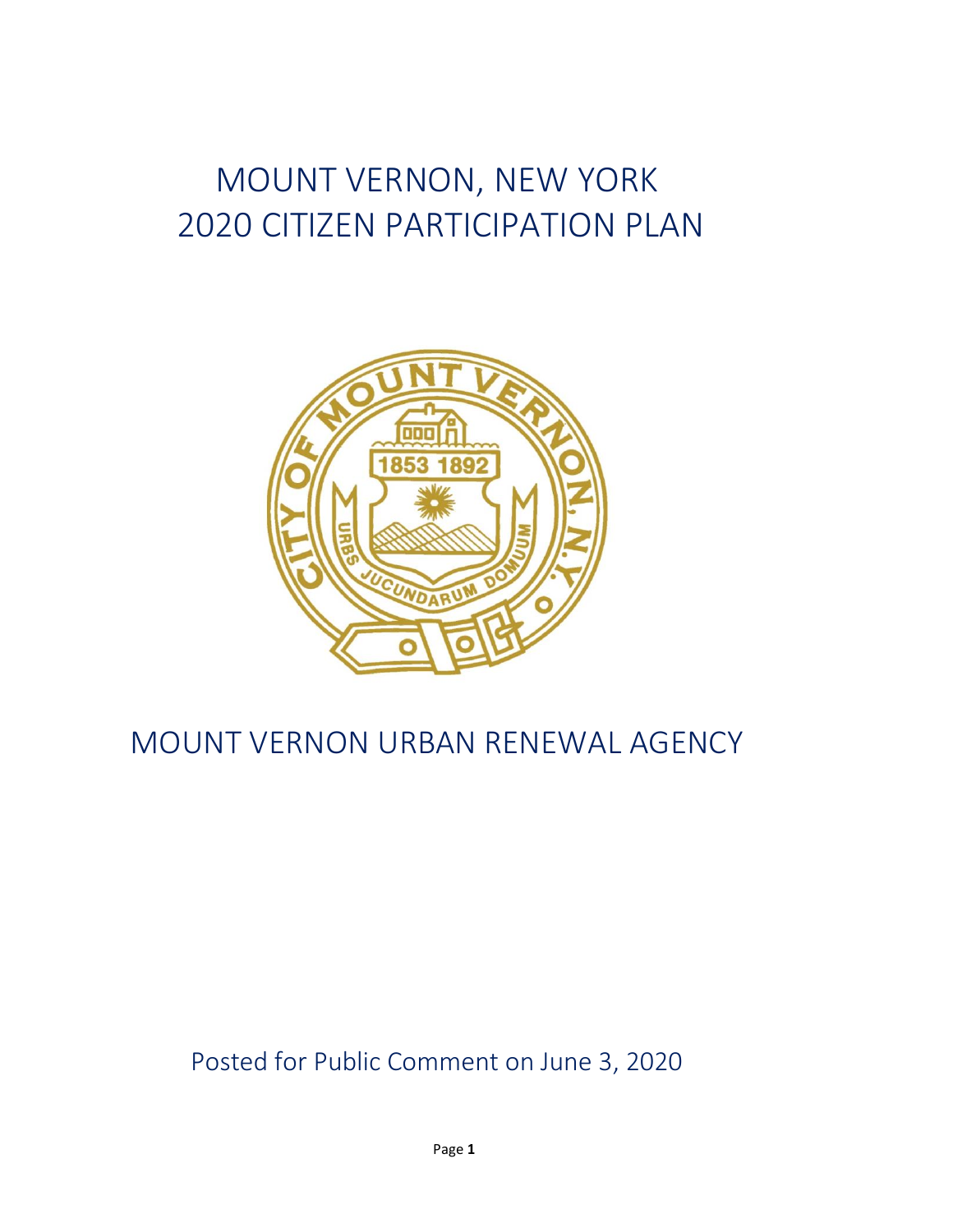## **CITY OF MOUNT VERNON, NEW YORK 2020 CITIZEN PARTICIPATION PLAN**

# Table of Contents

| I.    |                                                                                                                                            |
|-------|--------------------------------------------------------------------------------------------------------------------------------------------|
| П.    |                                                                                                                                            |
| Ш     |                                                                                                                                            |
|       |                                                                                                                                            |
|       |                                                                                                                                            |
| IV —  | GENERAL POLICY ON NOTICES OF HEARINGS AND REVIEW PERIODS-FIVE-YEAR<br>PLAN, ANNUAL PLAN, CAPER, SUBSTANTIAL AMENDMENTS & AMENDMENTS TO THE |
| V.    | SUBSTANTIAL AMENDMENTS TO CONSOLIDATED PLAN OR ANNUAL ACTION PLAN .10                                                                      |
| VI.   | MINOR AMENDMENTS TO CONSOLIDATED PLAN OR ANNUAL ACTION PLAN  11                                                                            |
| VII.  | DISASTER RESPONSE EXEMPT FROM SUBSTANTIAL AMENDMENT PROCESS 11                                                                             |
| VIII. |                                                                                                                                            |
| IX.   |                                                                                                                                            |
| X.    |                                                                                                                                            |
| XI.   |                                                                                                                                            |
| XII.  |                                                                                                                                            |
| XIII. |                                                                                                                                            |
| XIV.  |                                                                                                                                            |
|       |                                                                                                                                            |
|       |                                                                                                                                            |
|       |                                                                                                                                            |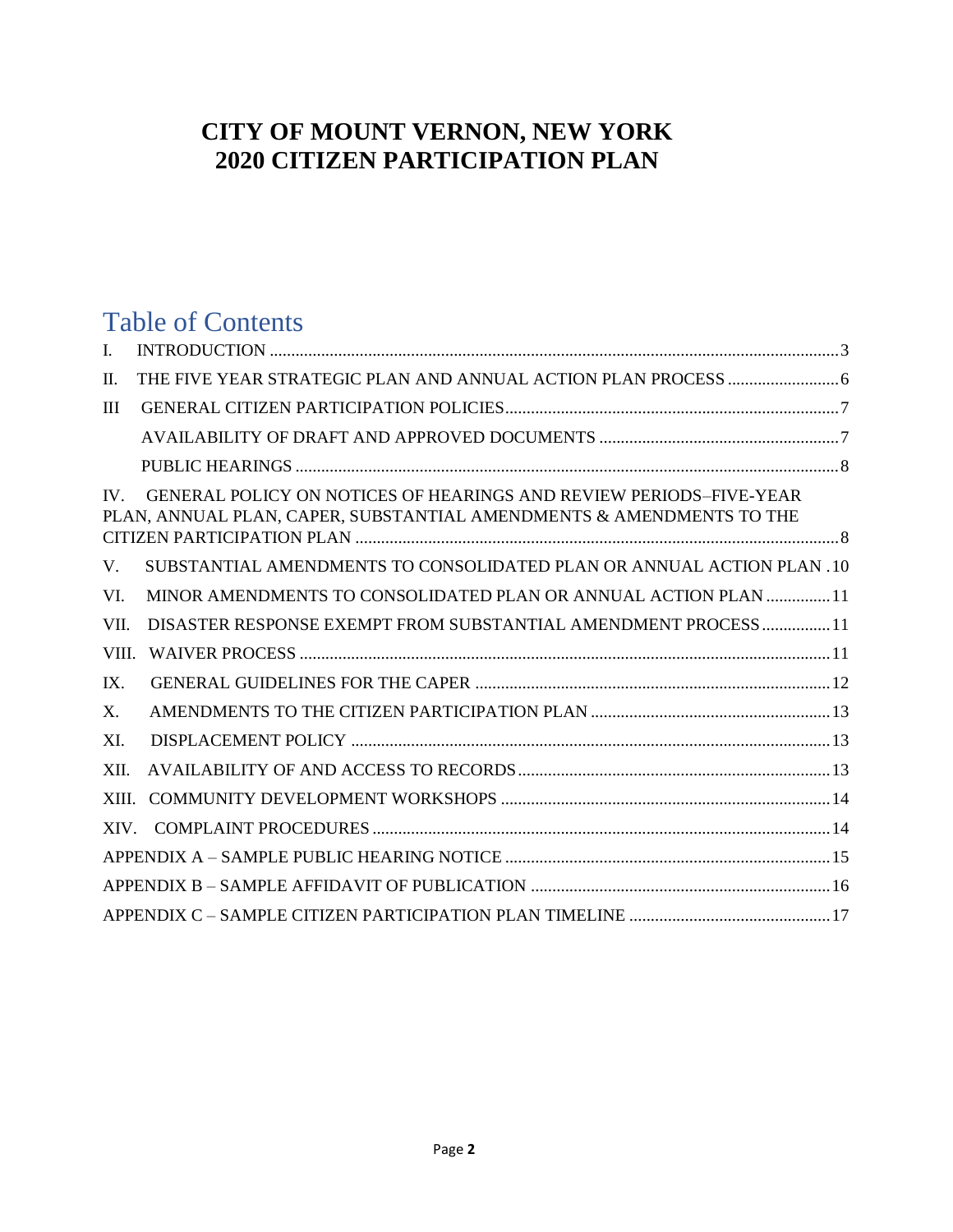#### **CITY OF MOUNT VERNON, NEW YORK CITIZEN PARTICIPATION PLAN**

## <span id="page-2-0"></span>**I. INTRODUCTION**

The Mount Vernon Urban Renewal Agency (Agency) administers the CDBG and HOME programs on behalf of the City.

The Agency serves as the lead agency for the development of the Consolidated Plan and Annual Action Plan and administers a variety of Federal, State, and locally funded programs designed to improve the physical, social and economic life of the City of Mount Vernon. In addition, the Agency initiates specific development projects to address particular economic and housing needs.

The purpose of the Citizen Participation Plan, required by the U.S. Department of Housing and Urban Development (HUD), is to adopt policies and procedures for public engagement as a prelude to the allocation and expenditures of Community Development Block Grant (CDBG), the HOME Investment Partnerships Program (HOME) and the Emergency Solutions Grant Program (ESG). The policies outlined in this plan build on extensive community engagement and public processes already in practice by the City of Mount Vernon.

HUD requires several planning documents be developed by grantees to aide in the process of identifying affordable housing and community development priority needs, and to assist with establishing goals and strategies to address those needs. The Analysis of Impediments to Fair Housing Choice Plan (AI Plan) identifies local housing issues and sets goals for improving fair housing choice and access to opportunity. The Consolidated Plan is designed to analyze housing and community development market conditions, which form the basis for data-driven, place-based investment decisions. The planning process serves as the framework for a community-wide dialogue to identify priorities that align with anticipated financial resources. The Consolidated Plan is carried out through Annual Action Plans, which provide a summary of actions, projects, and specific federal and non-federal resources that will be used each year to address the priority needs and goals identified by the Consolidated Plan. The City reports annually on accomplishments and progress toward the Consolidated Plan and AI goals in the Consolidated Annual Performance and Evaluation Report (CAPER).

To be most effective, citizen participation and consultation must be an ongoing process. To that end, this Citizen Participation Plan outlines opportunities for citizen engagement at all stages of the funding process including the development and any revisions of the AI Plan, the Consolidated Plan and any substantial amendments, Annual Action Plans, and performance reporting done through the CAPER.

#### **PROMOTING PUBLIC PARTICIPATION**

The Citizen Participation plan serves as a guide for how the City of Mount Vernon will involve citizens in the process of developing the Five-Year Strategic Plan (Consolidated Plan) and Annual Action Plans. As a requirement for receiving these entitlement grants, Title I of the National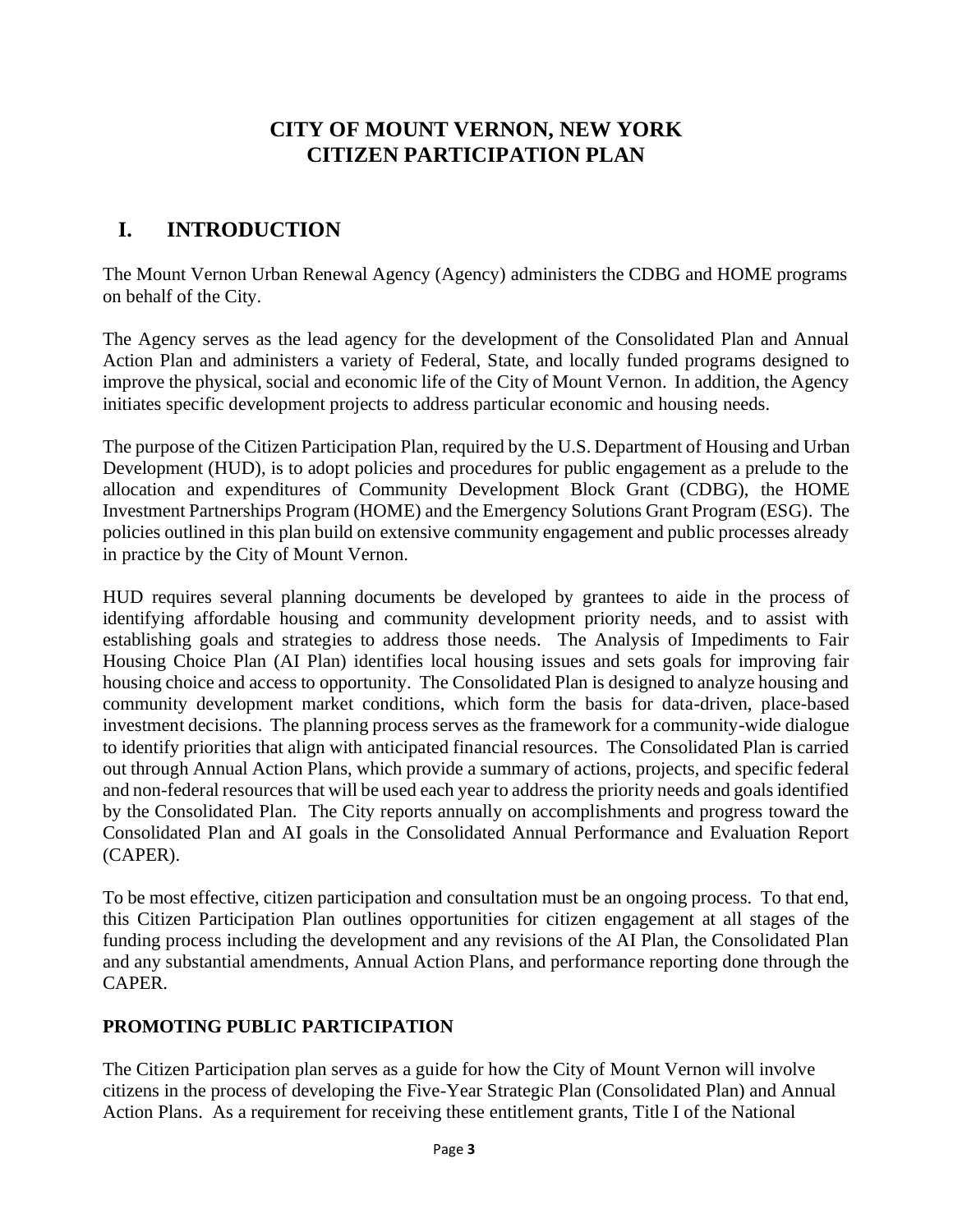Affordable Housing Act mandates that jurisdictions prepare:

- A five-year Consolidated Plan (Five-Year Plan or Con Plan) and Consolidated Annual Action Plans (Annual Plans) that identify local community development needs and set forth a funding strategy to address those needs.
- A Consolidated Annual Performance Evaluation Report (CAPER) that assesses the jurisdiction's annual achievements relative to the goals described in the Consolidated Plan.

The Consolidated Plans and Performance Report must address both affordable housing and nonhousing related community development needs.

This Citizen Participation Plan (CPP) describes the City of Mount Vernon's process to facilitate and engage citizens to participate in an advisory role in the planning, implementation, and assessment of the Consolidated Plan and its associated Performance Report for the federally funded entitlement programs. This plan is designed to promote citizen participation, especially those living in low and moderate-income neighborhoods. The City of Mount Vernon encourages participation by minorities, non-English speaking persons, and people with mobility, visual, or hearing impairments. The City of Mount Vernon also encourages the participation of residents of public and assisted housing developments and recipients of tenant-based assistance in the process of developing and implementing the consolidated plan, along with other low-income residents of targeted revitalization areas in which the developments are located.

Copies of the Citizen Participation Plan, as well as the Consolidated Planning process and Action Plan process are available on the Mount Vernon Urban Renewal Agency website and will be made available, upon request to the Mount Vernon Urban Renewal Agency in a format to be understood by persons with visual impairments and by non-English speaking persons.

Mount Vernon Urban Renewal Agency 1 Roosevelt Square Mount Vernon, NY 10550 (914) 669-7230 <http://cmvny.com/cdbg>

The calendar below is an outline for the different types of public participation activities for HUD funded activities and when they occur. At a minimum, the City will hold 2 public hearings per program year. This calendar is for illustrative purposes only. The dates of any activity listed are subject to change.

| January 1        | Beginning of program year                                      |
|------------------|----------------------------------------------------------------|
| January/February | Staff drafts year-end HUD report (CAPER)                       |
| March            | CAPER comment period (15 days)                                 |
|                  | CAPER due to HUD by March 31                                   |
| November         | <b>Community Consultations</b>                                 |
|                  | <b>Public Hearing #1: Public Input Hearing (2 week notice)</b> |
| November         | <b>Call for Proposals</b>                                      |
| December         | Proposals Due                                                  |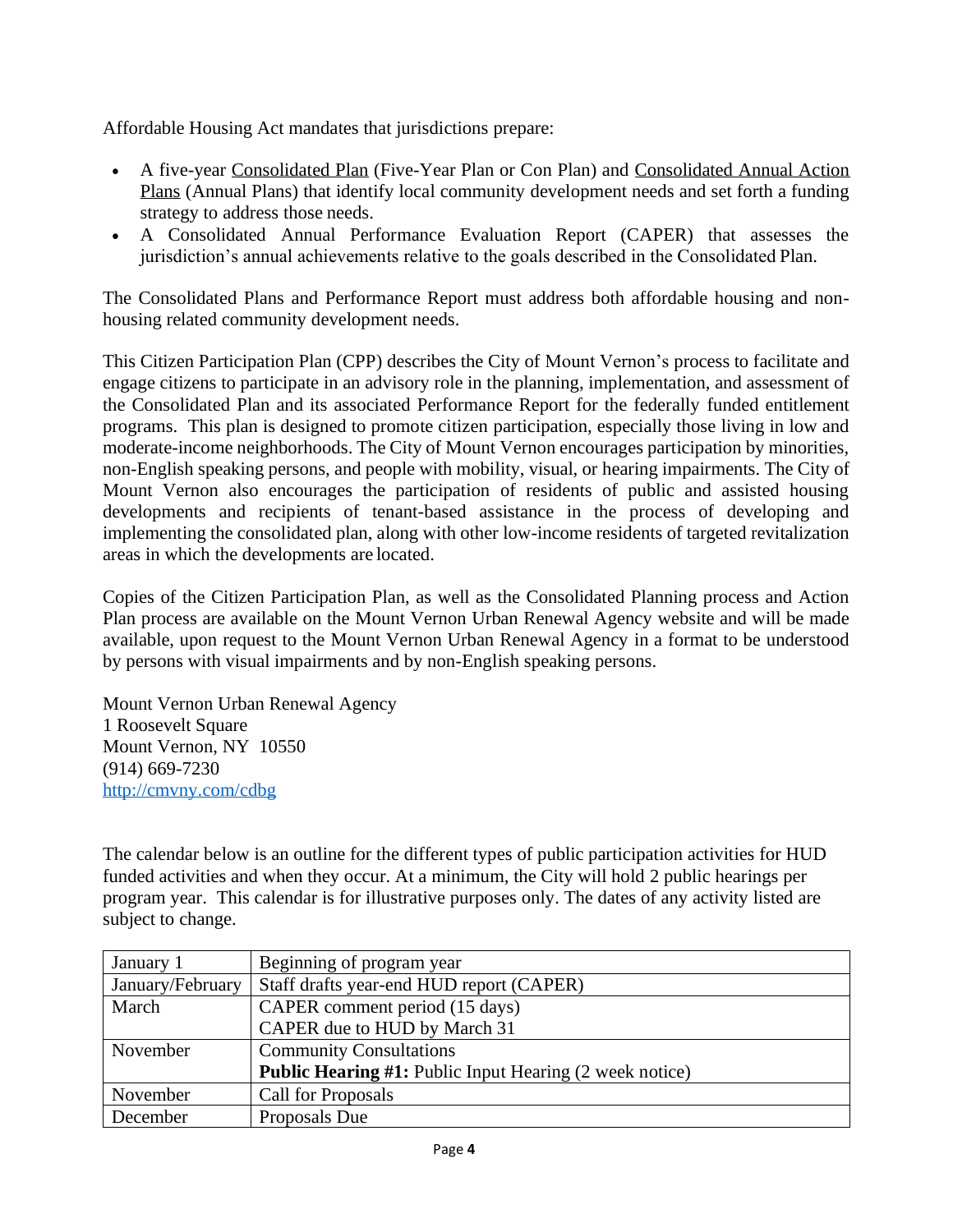| January     | <b>Proposal Review</b>                                               |
|-------------|----------------------------------------------------------------------|
| February    | <b>Award Recommendations</b>                                         |
|             | <b>Staff drafts Action Plan</b>                                      |
| March       | <b>Public Hearing #2:</b> Action Plan Public Hearing (2 week notice) |
|             | Action Plan Public Comment Period (30 days)                          |
|             | <b>Action Plan Approved by City Commission</b>                       |
| June        | <b>Action Plan Submission to HUD</b>                                 |
| December 31 | End of program year                                                  |

#### **OBJECTIVES OF THE CITIZEN PARTICIPATION PLAN**

The CPP establishes standards to promote citizen participation in the development of the Five-Year Plan, the Annual Plans, amendments to the Plans, and the CAPER. The CPP is designed to encourage participation by low- and moderate-income persons, including those living in blighted areas.

The objectives of the CPP are:

- 1. To form a citizen participation structure that adheres to the provisions of the Housing and Urban Development (HUD) Code of Final Regulations for the Consolidated Plan (24 CFR Part 91, et seq., dated January 5, 1995) and subsequent revisions.
- 2. To provide all residents of the City, especially those specified in 24 CFR Part 91 Sec. (a) who include minorities and non-English speaking persons, as well as persons with disabilities, and who live in areas where federal funds are being used or proposed to be used, with the opportunity to:
	- a) Attend public hearings
	- b) Define local needs
	- c) Review and evaluate the Consolidated Plan and related reports
	- d) Recommend the use of the federal entitlement funds.
- 3. To provide adequate citizen and local and regional institution involvement in all phases of planning for the use of federal funds, including the:
	- a. Identification of housing and community development needs
	- b. Review and approval of the Consolidated Five-Year Strategic Plan and Annual Action Plans, including the proposed use of federal entitlement funds
	- c. Review and approval of substantial amendments to the Consolidated Five-Year Strategic Plan or Annual Action Plan
	- d. Review of the City's progress in achieving the goals set out in the Consolidated Plan and Annual Action Plans, through the CAPER.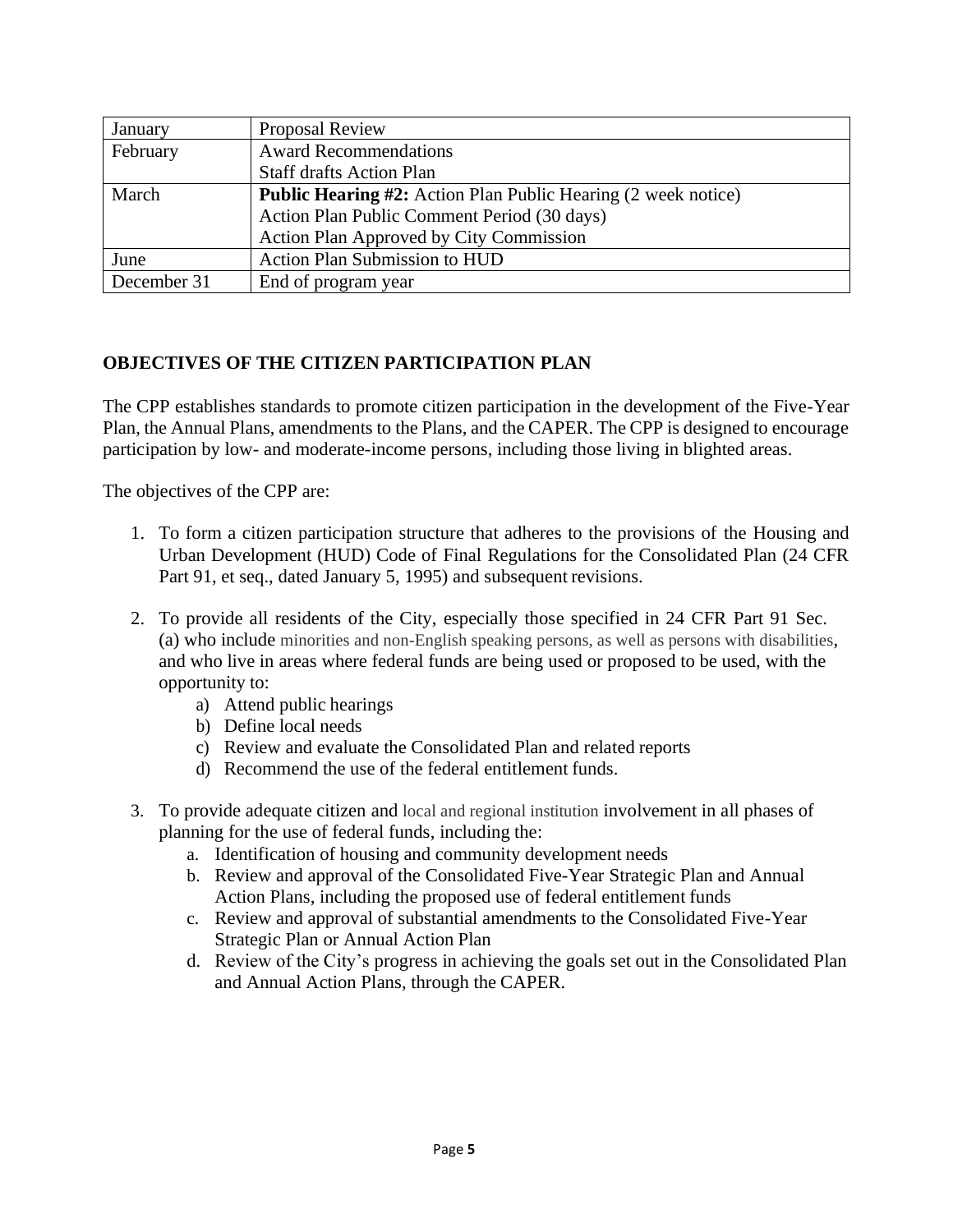#### <span id="page-5-0"></span>**II. The Five-Year Strategic Plan and Annual Action Plan Process**

The primary purpose of the programs covered by this Citizen Participation Plan is to improve communities by providing decent housing, a suitable living environment, and increasing economic development opportunities, principally for low and moderate-income people. The City of Mount Vernon encourages participation of all citizens in the Five-Year Strategic Consolidated Plan process and Annual Action Plan process.

- Five-Year Strategic Consolidated Plan a five-year plan that documents the City of Mount Vernon's housing and community development needs, outlines strategies to address those needs, and identifies proposed program accomplishments.
- Annual Action Plan an annual plan that describes specific CDBG funded projects that will be undertaken over the course of the upcoming fiscal year.
- Consolidated Annual Performance and Evaluation Report (CAPER) an annual report that evaluates the use of CDBG funds.

#### Stages of the Consolidated Plan and Annual Action Plan Process:

1. Identification of housing and community development needs through current Census data, the City of Mount Vernon's Comprehensive Plan, and completed neighborhood plans.

The Citizen Participation Plan, Annual Action Plans, and amendments (if applicable) will be made available to the public for review at the following locations:

- o Mount Vernon Library
- o Office of the Clerk of the Council
- o Mount Vernon Urban Renewal Agency, 2nd floor reception area
- o City Website: [www.cmvny.com](http://www.cmvny.com/) and MVURA Website: [www.cmvny.com/cdbg](http://www.cmvny.com/cdbg)

These locations are accessible to persons with physical disabilities; however, it a disability would further limit a person's ability to review the plan at one of the listed locations, upon request, the City will attempt to make a reasonable accommodation and make the plan (or amendment) available in an appropriate format.

The City will consider all comments received from residents, public agencies, and other interested parties as it prepares the final Consolidated Plan (and annual updates). A summary of public comments will be included with the final submission. The summary of public comments will include a synopsis of the City's response to written public comments, and an explanation of public comments not accepted, including the reasons why these comments were not accepted.

2. The City Council and the MVURA Board formally approves the final Annual Action Plan and FiveYear Consolidated Plan. Once approval has been received from the City Council and the MVURA Board, the Consolidated or Annual Action Plan is submitted to HUD for review and approval.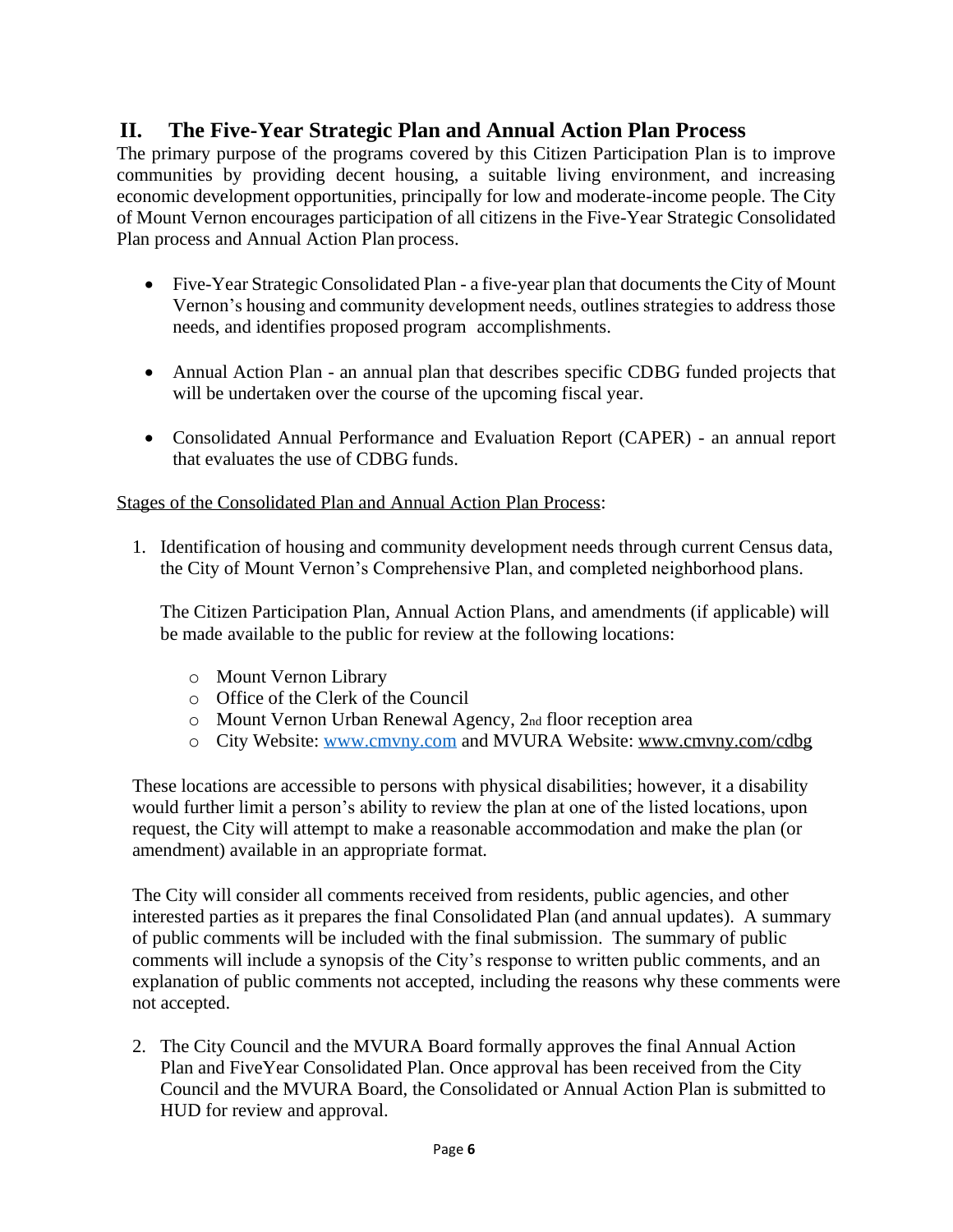- 3. The implementation of the programs outlined in the Annual Action Plan follows the City of Mount Vernon's Program Year.
- 4. The MVURA reviews and evaluates funded programs and agencies, including onsite monitoring visits, throughout the year.
- 5. On occasion it may be necessary to change the use of the funding budgeted in an Annual Action Plan, or to change the priorities established in the Consolidated Plan. In that case, a formal substantial amendment will be proposed by the City then reviewed and acted upon by the City. A description of a substantial amendment and necessary procedures is outlined further in the Citizen Participation Plan.

#### PERFORMANCE REPORTS

6. Each year a performance report is submitted to the U.S. Department of Housing and Urban Development by the City of Mount Vernon. The City shall invite and encourage all citizens and stakeholder organizations to assess and submit comments on all aspects of performance in meeting Consolidated Plan goals and objectives. The City will provide notice in local newspapers on the opportunity to comment on the performance report for a period of not less than 15 calendar days prior to its submission to HUD. All comments received in writing orally will be considered in preparing the final Consolidated Annual Performance and Evaluation Report (CAPER). A summary of all comments or views shall be submitted as part of the report to HUD.

#### <span id="page-6-0"></span>**III. GENERAL CITIZEN PARTICIPATION POLICIES**

#### <span id="page-6-1"></span>*AVAILABILITY OF DRAFT AND APPROVED DOCUMENTS*

The draft and final versions of the Five-Year Plan, Annual Plans, CAPER, and all related amendments will be made available online at: [www.cmvny.com/cdbg.](http://www.cmvny.com/cdbg) Hard copies of the documents will be available by contacting the Mount Vernon Urban Renewal Agency, 1 Roosevelt Square, 2nd Floor, Mount Vernon, NY, or by calling 914-699-7230.

The draft Five-Year Plan, draft Annual Plans, and draft substantial amendments will be made available for public review and comment for a minimum of 30 days prior to their final adoption by the City. The draft CAPER and amendments to the CPP will be available for public review and comment for a minimum of 15 days prior to its final adoption by the City.

<span id="page-6-2"></span>Residents, public agencies, and other interested parties will be provided access to adopted Plans, amendments, and CAPERs which describe the City's use of assistance under the CDBG, HOME, and ESG programs for the prior five years.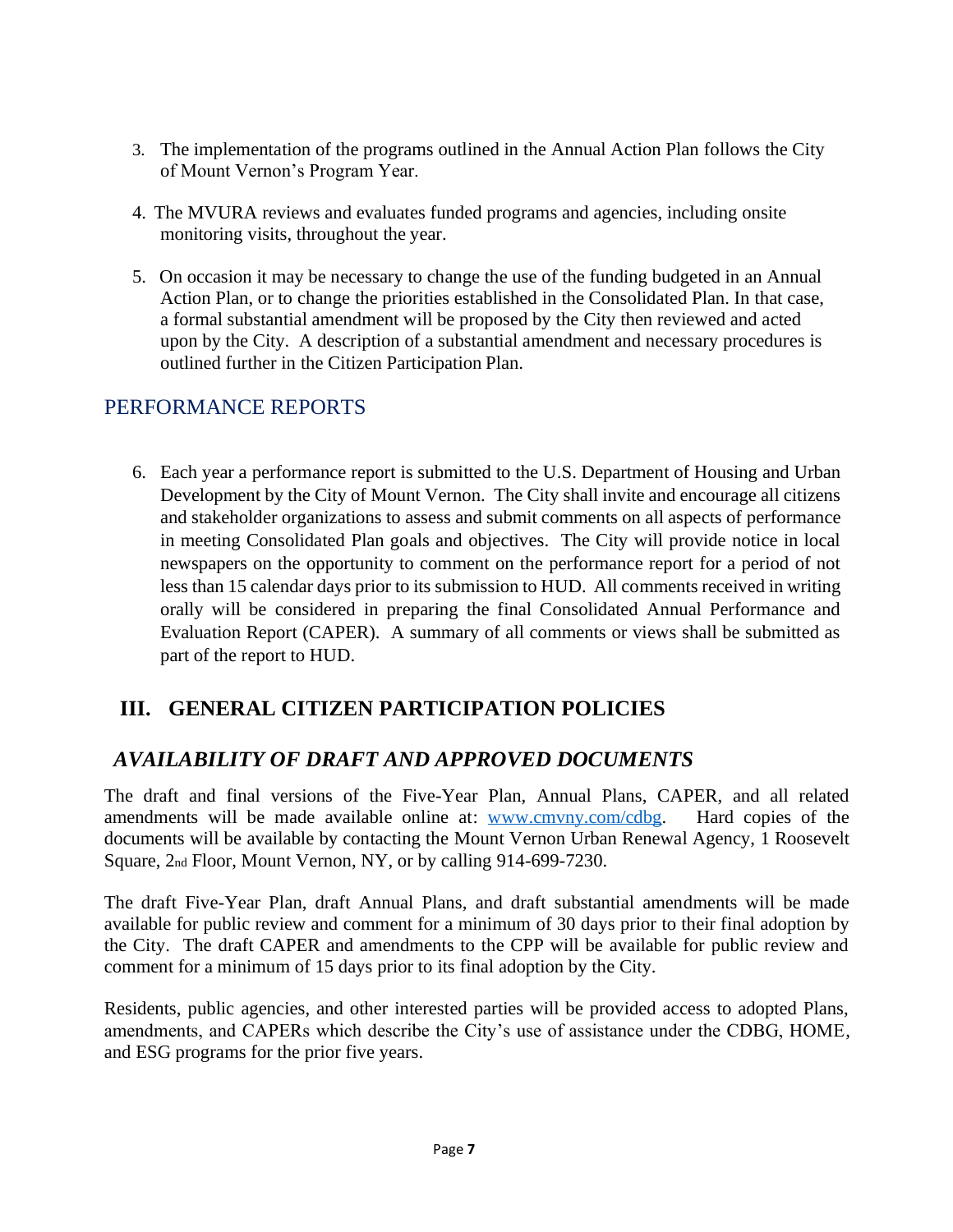#### *PUBLIC HEARINGS*

The following guidelines apply to public hearings for all of the City of Mount Vernon's federally funded entitlement programs:

- a) The City of Mount Vernon will hold a minimum of *two (2)* hearings for the Five-Year Plan and the Annual Plan and one *(1)* hearing for the CAPER, substantial amendments, and amendments to the CPP.
- b) All public hearings will be held at accessible locations in Mount Vernon. The City will provide assistance to disabled persons upon request, with at least five (5) business days' prior notification.
- c) Virtual Public Hearings In the event that the City staff is prohibited from holding in person meetings we will endeavor to move to hold the meetings in an on-line environment. The virtual hearing method will only be used in lieu of in-person hearing if national or local health authorities recommend social distancing and limit public gatherings for public health reasons. If virtual hearings are used, real-time responses and accommodation for persons with disabilities and/or with limited English proficiency will be made available to the greatest extent possible.
- d) Hearings will be held during the evening hours when feasible.
- e) Interpretation services for persons with limited English proficiency or for hearing impaired individuals will be provided if notification is provided at least three (5) business days prior to the meeting for the need of such services.

#### <span id="page-7-0"></span>**IV. GENERAL POLICY ON NOTICES OF HEARINGS AND REVIEW PERIODS–FIVE-YEAR PLAN, ANNUAL PLAN, CAPER, SUBSTANTIAL AMENDMENTS & AMENDMENTS TO THE CITIZEN PARTICIPATION PLAN**

The City will provide residents, public agencies and other interested parties with notice of their opportunity to comment on the CPP, Five-Year Plan, Annual Plan, CAPER, and Substantial Amendments to these documents using e-mail, or in person at public hearings.

*Public Notice:* To ensure that all citizens, including minorities, persons with limited English proficiency, persons with disabilities, residents of public housing, and lower-income residents including those living in revitalization areas, are able to participate in the process:

- a) The City will provide notices of meetings and/or hearings on the Five-Year Plan, Annual Plan, CAPER, and substantial amendments via alternative distribution services such as e-mail, website, and newspaper postings. Notices will be in English and Spanish.
- Page **8** b) The public notices will advise interested residents of the availability of relevant draft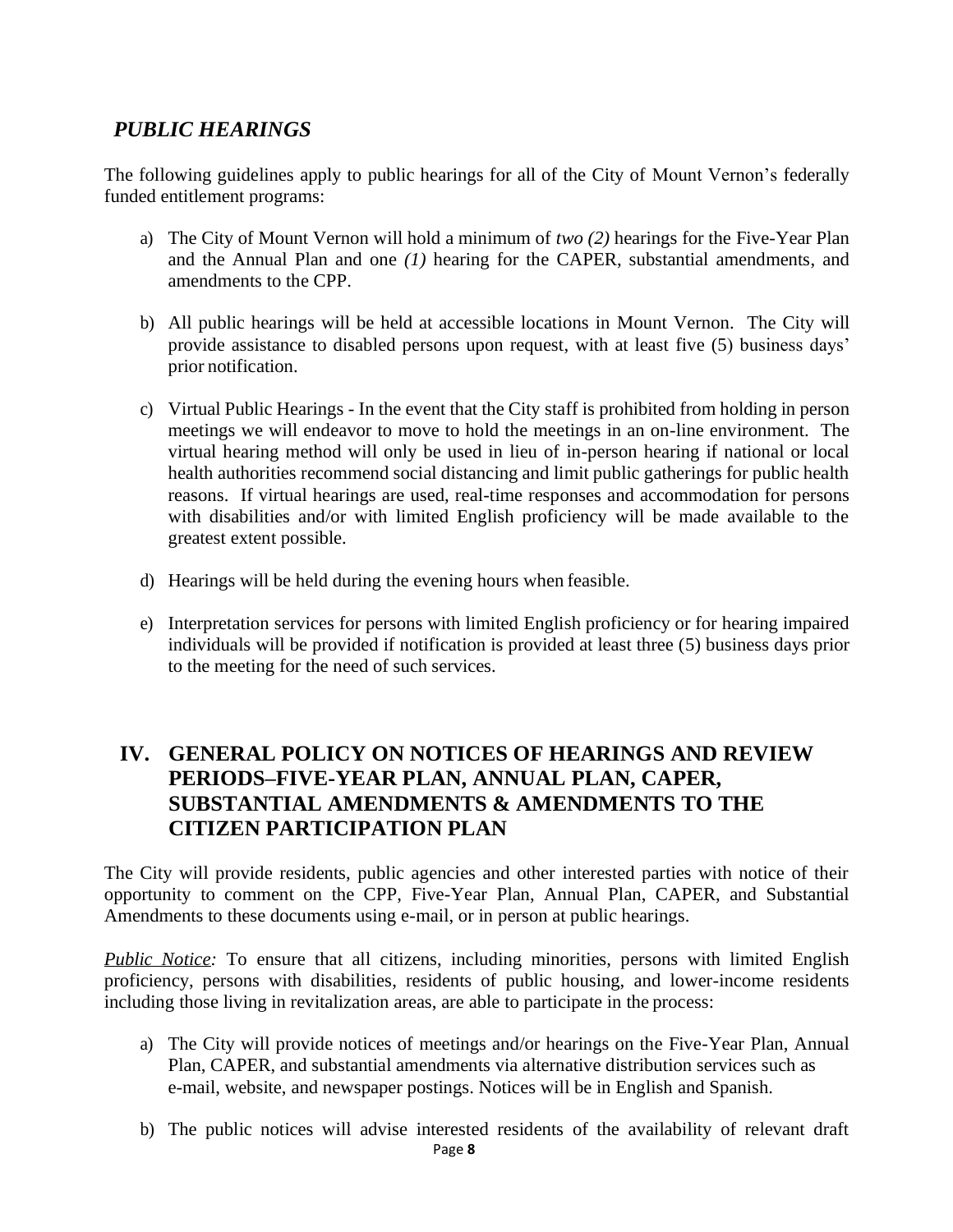documents for public review and will include a summary of the document, its contents, and purpose. The notices will describe how to obtain a copy of the document for review.

- c) Notices will be distributed and published in newspapers at least *fifteen (15)* days before public hearings and will include information regarding how to request accommodation and services available for persons with disabilities who wish to attend the public hearings.
- d) Newspaper postings of the notices for the Five-Year Plan, Annual Action Plan, CAPER, substantial amendments and amendments to the CPP will be provided in local newspapers for one day, including Spanish language newspapers. Publication in more than one newspaper meets HUD's requirement for at least two notices on different days.
- e) Notices will be posted on the Urban Renewal Agency website at: [www.cmvny.com/cdbg.](http://www.cmvny.com/cdbg)
- f) Notices of the availability of draft documents and the 30-day review periods for the Five-Year Plan, Annual Plan, and substantial amendments and the 15-day review period for the CAPER and CPP amendments will be distributed, published and posted on the Urban Renewal Agency website as above.

#### PUBLIC PARTICIPATION

The draft Five-Year Plan and Annual Plan will be developed based on the following guidelines:

- g) The City will solicit input from Mount Vernon residents, nonprofits, service providers, housing advocates, public agencies, and others interested in housing, homeless and community development issues during the Five-Year Plan and Annual Plan development process.
- h) A public review period of not less than *thirty (30)* days will be provided for each Five-Year Plan, Annual Plan, and substantial amendment to enable the public to provide comments prior to final adoption by the City.
- i) The City will consider comments and views expressed by residents and other interested parties either in writing or orally at public meetings regarding the Five-Year Plan, Annual Plan, or substantial amendment before final adoption by the City Council and the URA Board. The City will provide, as an attachment to the final Five-Year Plan, Annual Plan, or substantial amendment submitted to the U.S. Department of Housing and Urban Development (HUD), all written communications received and a summary of each oral comment, the City's subsequent action, and the reasons for non-action if none was taken. This information will also be made available to the public as part of the final document.

The City is receptive to suggestions for ways to improve its processes for notifying the public of hearing, the availability of draft documents, and the process for obtaining public input.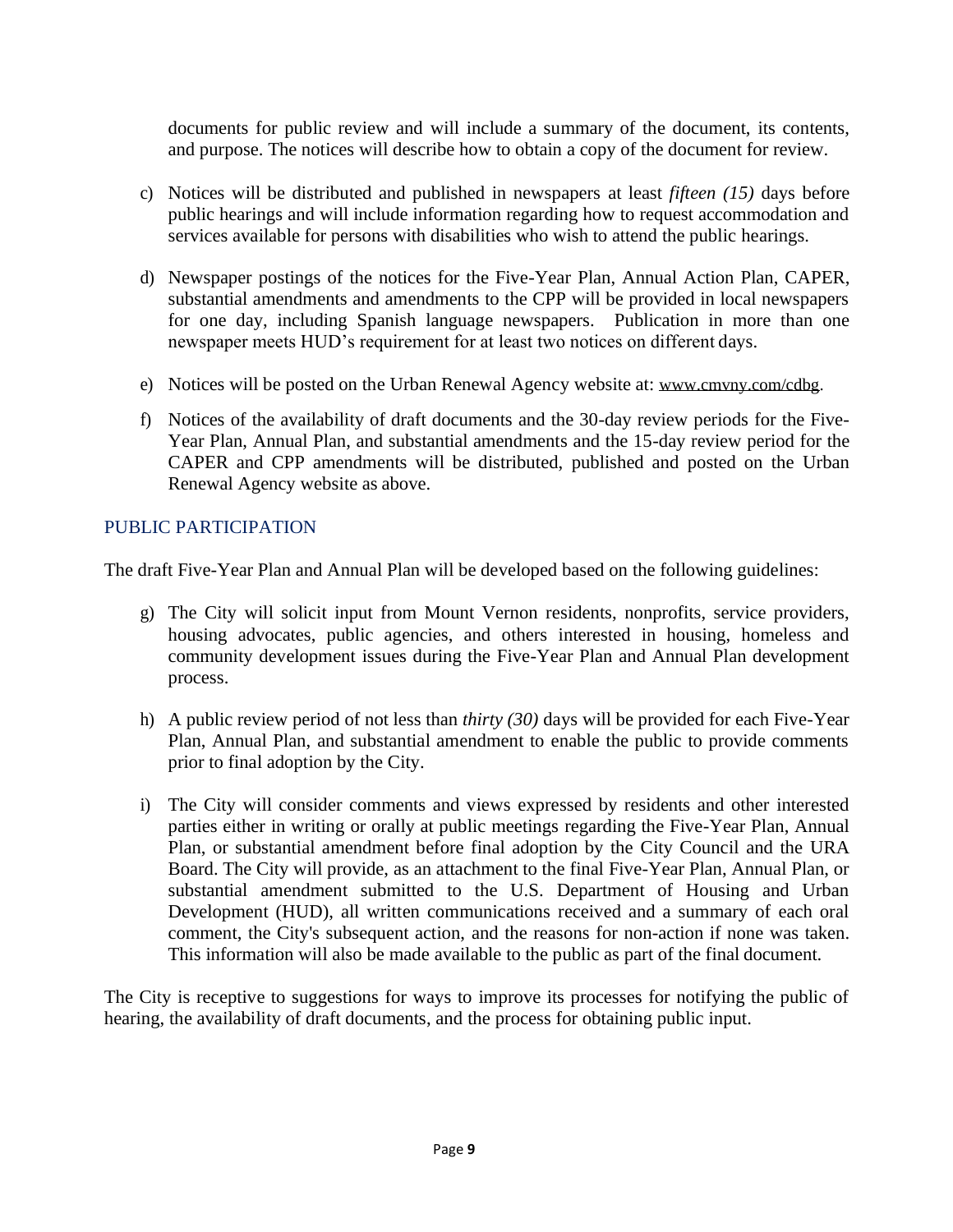## <span id="page-9-0"></span>**V. SUBSTANTIAL AMENDMENTS TO CONSOLIDATED PLAN OR ANNUAL ACTION PLAN**

The Final Annual Action Plan will be amended anytime there is:

- A change in one of the Priorities presented on the HUD required Priority Table
- A change in the purpose, location, scope, or recipients of an activity. The public will be notified whenever there is an amendment as per the Public Notice section of this Citizen Participation Plan

#### Substantial Amendments

The following will be considered substantial amendments:

- A change in the use of CDBG funds from one category activity to another category activity such that there is a 25% increase or decrease in the amount of funding allocated to the activity.
- A change in the scope of an activity, such that there is a 25% increase or decrease in the amount of money allocated to the activity.
- The elimination of an activity described in the Annual Action Plan.
- The addition of an activity not described in the Annual Action Plan.
- A change in the purpose of an activity, such as a change in the type of activity or its objective.
- A change in the location or audience of an activity.

#### Public Notice and Hearing for Substantial Amendments

There must be reasonable notice of a proposed Substantial Amendment so that residents will have an opportunity to review it and comment on it. Notice will be made according to the procedures described earlier in this Citizen Participation Plan, with the addition of the following specifically for Substantial Amendments:

- Citizens will be provided with reasonable notice of any Substantial Amendment to the Annual Action Plan; a 30-day comment period will begin.
- A detailed written description of the proposed Substantial Amendment will be made available to the public at no cost within five working days of a request. Also, copies will be available at the locations indicated earlier in this Citizen Participation Plan.
- There will be a public hearing regarding the proposed Substantial Amendment conducted by the City of Mount Vernon's Urban Renewal Agency.
- All comments and views expressed by the public, whether given as verbal testimony at the public hearing or submitted in writing during the review and comment period, shall be incorporated into the Final Substantial Amendment.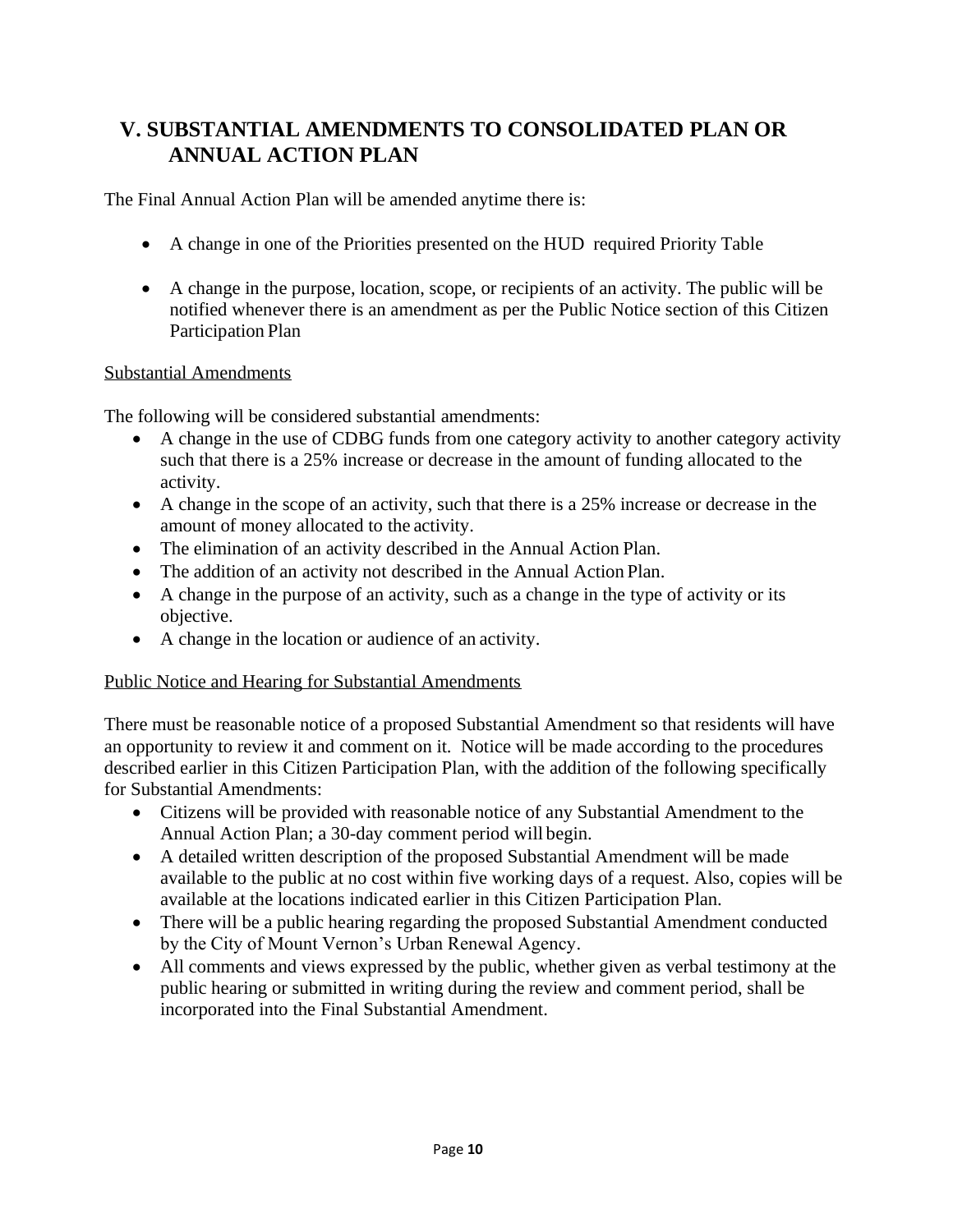## <span id="page-10-0"></span>**VI. MINOR AMENDMENTS TO CONSOLIDATED PLAN OR ANNUAL ACTION PLAN**

A Minor Amendment shall occur when the budget, scope or capacity of a funded activity is adjusted by less than 25%. Any minor amendments to the Consolidated Plan or Annual Plan shall occur through an administrative process. Approval of the minor amendment is at the discretion of the Urban Renewal Agency Executive Director, or their designee, and involves a determination that each of the following criteria have been met:

- 1. The proposed change is not Substantial;
- 2. The proposed change is consistent with the intent of the original scope of work;
- 3. The proposed budget change is reasonable; and
- 4. Adequate funds are available to finance the proposed amendment, without causing a substantial change to other activities, projects or programs.

## <span id="page-10-1"></span>**VII. DISASTER RESPONSE EXEMPT FROM SUBSTANTIAL AMENDMENT PROCESS**

Criteria for which a change would not constitute a substantial change, and thereby waive requirements for formal adoption of an amendment to the associated Consolidated Plan/Action Plan or Section 108 Guaranteed Loan Application, including events that qualify as a type of disaster. For example, the City could redirect existing funds and/or programs in a local urgent need response. Likewise, in the event of a state and/or federal designated disaster in Mount Vernon, the City could apply for CDBG-Disaster Recovery grants.

In general, to ensure disaster recovery grants are awarded in a timely manner, provisions of 42 U.S. C. 5304(a)(2) and (3), 42 U.S.C.12707, 24CFR570.486, 91.105(b) and (c), and 91.115(b) and(c), with respect to citizen participation requirements , are waived via Federal Register Notice: [\(https://www/hudexchange.infor/cdbg-dr/cdbg-dr-laws-regulations-and-federal-register-notices/\)](https://www/hudexchange.infor/cdbg-dr/cdbg-dr-laws-regulations-and-federal-register-notices/)

- 1. HUD criteria used to qualify local "urgent needs" e.g., events of "particular urgency because existing conditions pose a serious and immediate threat to the health or welfare of the community for which other funding is not available" found at 24 CFR 570.483(d);
- 2. Federal Emergency Management Agency criteria used to determine eligibility for assistance after "the emergency or major disaster event" can be found at 44 CFR 206.221-223;
- 3. The City will notify HUD Five (5) days before implementing changes or amendments to the Consolidated Plan and/or Action Plan, but is not required to undertake public comment; and
- 4. The City will make reasonable efforts to provide opportunity for comment about changes using the criteria documented in the "Waiver Process" section below.

## <span id="page-10-2"></span>**VIII. WAIVER PROCESS**

Upon determination of good cause, the U.S. Department of Housing and Urban Development has the authority to waive certain regulatory provisions of the CDBG, HOME, and ESG programs subject to statutory limitations.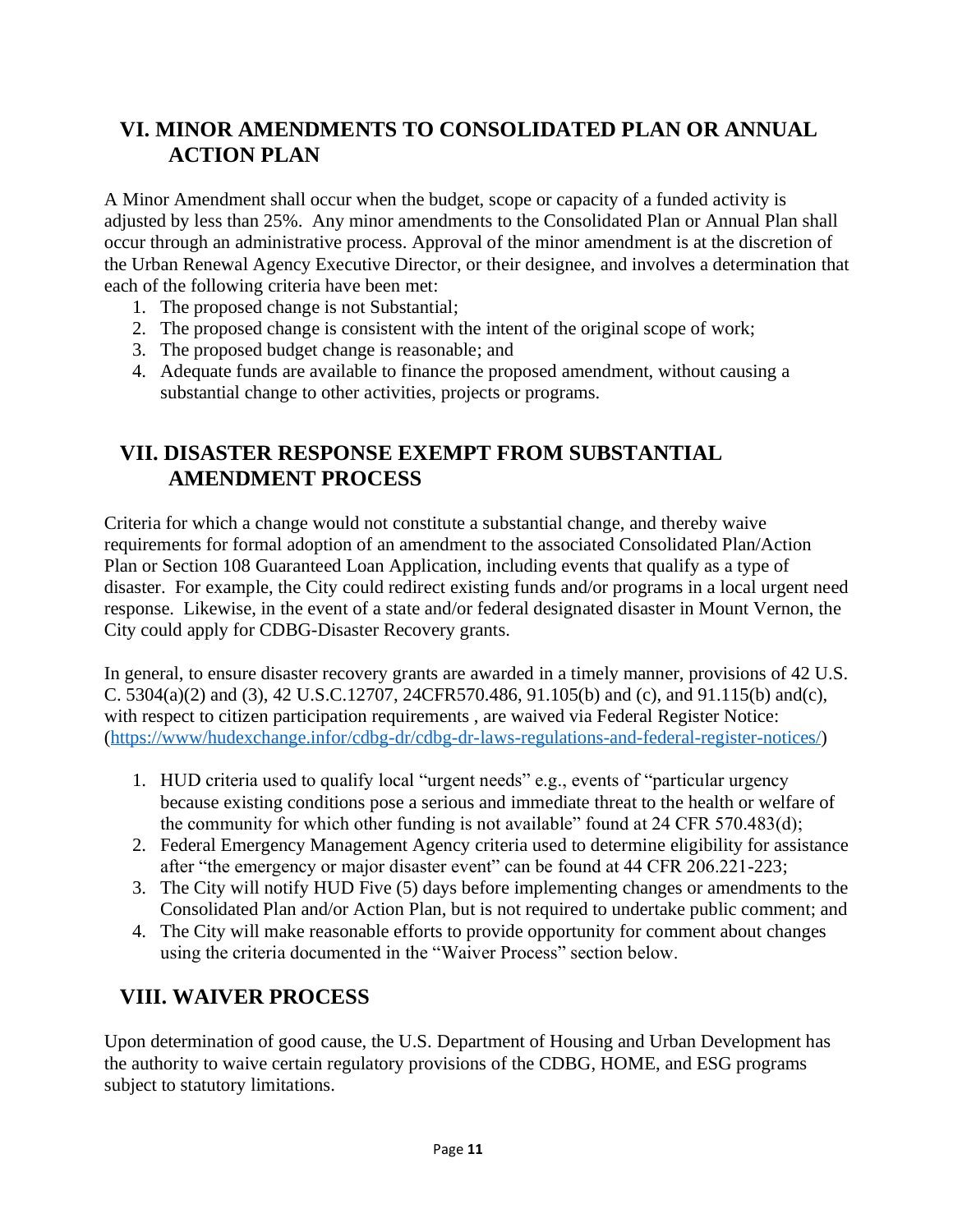Examples of good cause for such waivers:

- Presidential disaster declarations under Title IV of the Stafford Act represent one example of good cause for such waivers.
- The City of Mount Vernon may seek a waiver to its citizen participation process, in emergency situations when expedited assistance offered through Consolidated Plan/Action Plan covered programs is deemed necessary by the Mayor.
- HUD issues notices to waive deadlines for submission and reduction of public comment periods.
- In the case of a declared disaster, the City will waive the 30-day comment period to comply with the guidance put forth by HUD in the Federal Register Notice pertaining to the disaster.

Following HUD issuance of waiver notices or approval of a waiver request, the City reserves the right to amend the Citizen Participation Plan comment period as follows:

- *1.* A reduction in the public comment period for Consolidated Plan/Action Plan/Substantial Amendments from 30 calendar days to five calendar days, and
- *2.* A reduction in the public comment period from 30 calendar days to five calendar days in the event of a local "urgent need" emergency or state/federally declared disaster; and
- *3.* Flexibility in determining what constitutes reasonable notice and opportunity to comment.

### <span id="page-11-0"></span>**IX. GENERAL GUIDELINES FOR THE CAPER**

Every year, The City of Mount Vernon must submit to HUD a CAPER, also known as an annual performance report, within 90 days of the close of the program year.

Notice will be made according to the procedures described earlier in this Citizen Participation Plan, with the addition of the following procedures specifically for the development of the CAPER:

- The City will establish a public review period of not less than *fifteen* (15) days to allow for public comments prior to final adoption.
- The City will consider comments and views expressed by residents and other interested parties either in writing or orally at public hearings regarding the performance reports prior to action by the City/Agency. The City will provide as an attachment to the final performance report submitted to HUD, all written communications received and a summary of each oral comment, the City subsequent action, and the reason for non-action if none was taken. This information will be made available to the public as part of the final document.
- A complete copy of the CAPER will be made available to the public at no cost within five working days of a request.
- Copies will be available at the locations indicated earlier in this Citizen Participation Plan under Public Notice.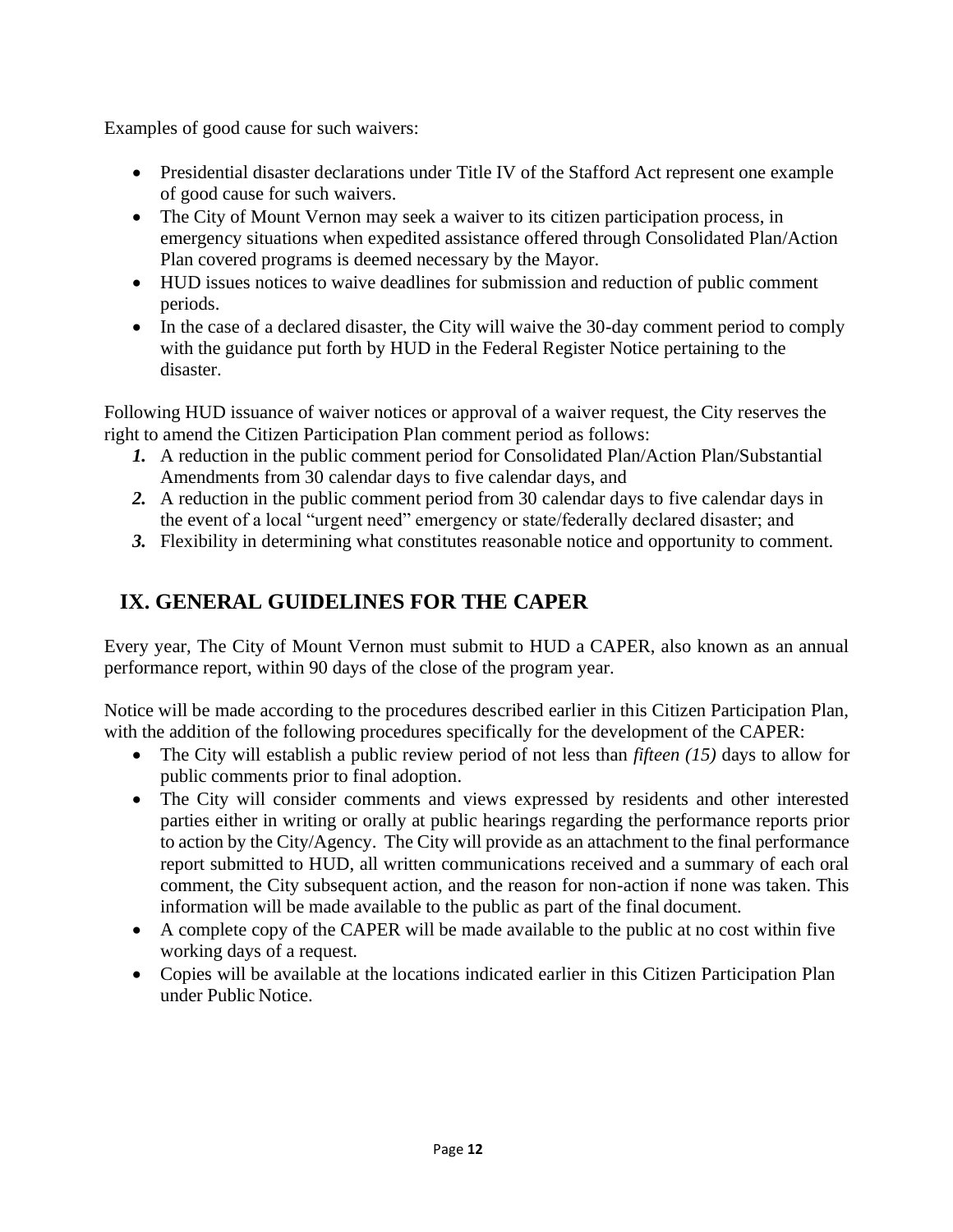## <span id="page-12-0"></span>**X. AMENDMENTS TO THE CITIZEN PARTICIPATION PLAN**

The CPP will be posted at: [www.cmvny.com/cdbg.](http://www.cmvny.com/cdbg) Copies will also be available for pick-up, upon written or oral request, at the Mount Vernon Urban Renewal Agency, 1 Roosevelt Square, Mount Vernon, NY 10550, on the 2nd Floor.

Any change to the Citizen Participation Plan shall be subject to the following guidelines:

- a) Notice will be made according to the procedures described earlier in this Citizen Participation Plan, with the addition of the following regarding amendments to the Citizen Participation Plan:
- b) The Urban Renewal Agency shall establish a public review period of not less than *fifteen (15) days* to receive public comments prior to final adoption of the CPP by the City Council.
- c) The City will consider comments and views expressed by residents and other interested parties either in writing or orally at public hearings regarding the CPP prior to City action.

### <span id="page-12-1"></span>**XI. DISPLACEMENT POLICY**

As part of the CPP, the City must maintain a displacement policy. Displacement refers to the involuntary relocation of individuals from their residence due to housing development and rehabilitation paid for with federal funds. The City will continue to use existing federal and State relocation guidelines, as applicable, to minimize displacement and to alleviate the problems caused by displacement. The federal government has specific requirements dictating the amount of benefits and assistance that must be provided to lower-income persons and households relocated from their homes because of displacement. Depending on the funding source, displaced persons may be offered one or more of the following:

- a rent subsidy for another unit.
- a cash payment to be used for rent or a down payment on the purchase of a dwelling unit.
- moving and related expenses.

The City's rehabilitation programs may also deal with relocation issues when they provide minor additions to existing dwellings in to address overcrowding. Any temporary relocation costs shall be included in the rehabilitation loan package offered to clients.

## <span id="page-12-2"></span>**XII. AVAILABILITY OF AND ACCESS TO RECORDS**

Information on the City's Consolidated Plans, including records or documents related to the CPP, the current Consolidated Plan, the Annual Action Plans, CAPER, and program regulations will be available for citizen review during normal working hours at the Mount Vernon Urban Renewal Agency, 1 Roosevelt Square, Mount Vernon, NY 10550, on the 2nd Floor, upon written or oral request. If the City is unable to provide immediate access to the documents requested, the City will make every effort to provide the documents and reports within ten (10) days from the receipt of the request.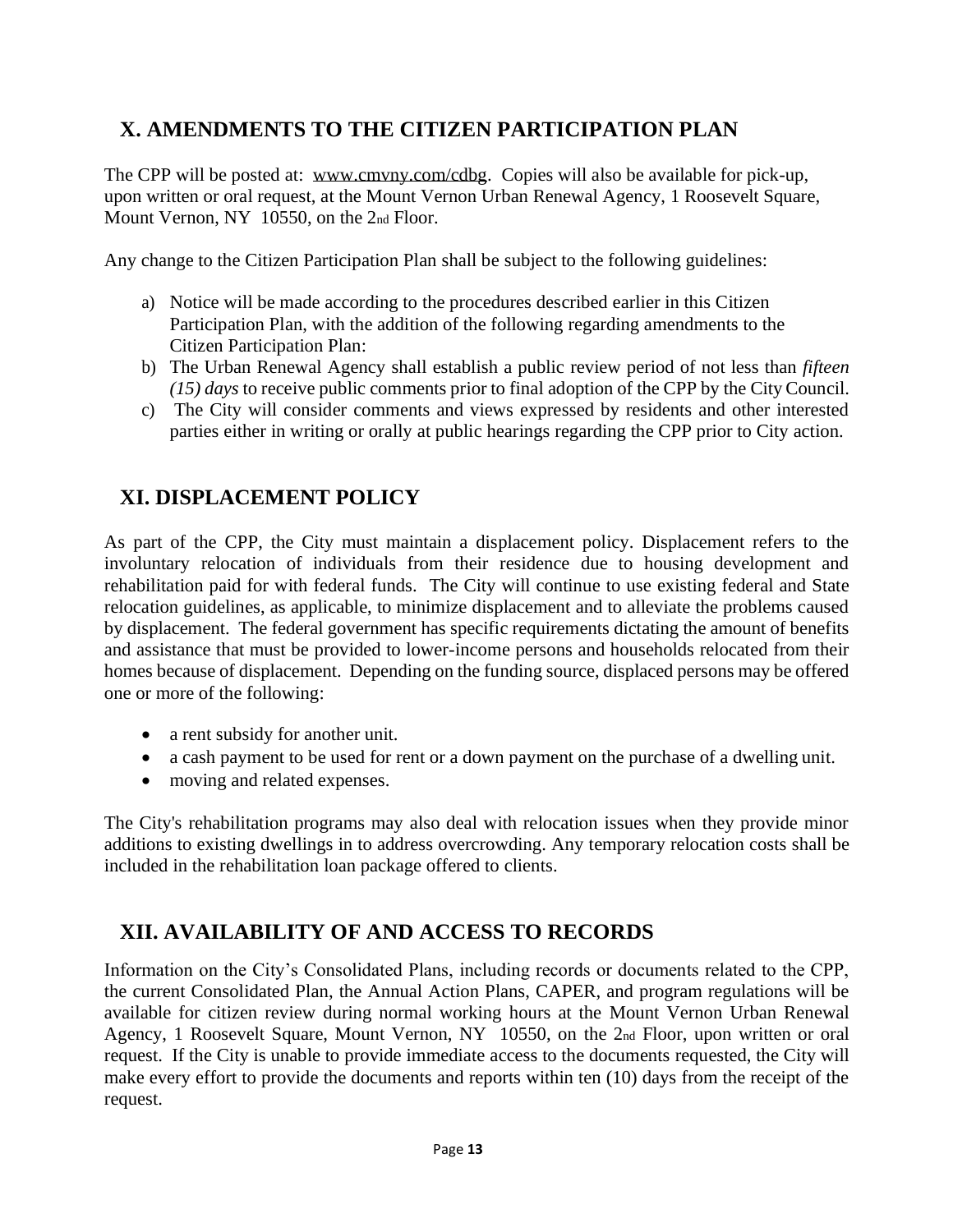These documents are also posted on the Urban Renewal Agency's website at: [www.cmvny.com/cdbg](http://www.cmvny.com/cdbg)

#### <span id="page-13-0"></span>**XIII. COMMUNITY DEVELOPMENT WORKSHOPS**

The City will hold community development workshops to provide an opportunity to answer questions from groups representing persons of low-and moderate-income that relate to the development of funding proposals for any program covered by the Consolidated Plan in accordance with grant procedures. This may include, but is not limited to, providing information regarding how to fill out applications, other potential funding sources, and referrals to appropriate agencies within and outside the City of Mount Vernon. "Community Development workshops" as used here, does not include the provision of funds to groups requesting such assistance.

### <span id="page-13-1"></span>**XIV. COMPLAINT PROCEDURES**

Complaints from members of the public regarding the Consolidated Plan or related amendments and performance reports may be submitted to the Mount Vernon Urban Renewal Agency at 1 Roosevelt Square, Mount Vernon, NY 10550. The complaints will be referred to the appropriate City staff for disposition. The City will provide substantive, written responses to all complaints within a reasonable period. Each federal program also has a separate appeals process for grant applicants.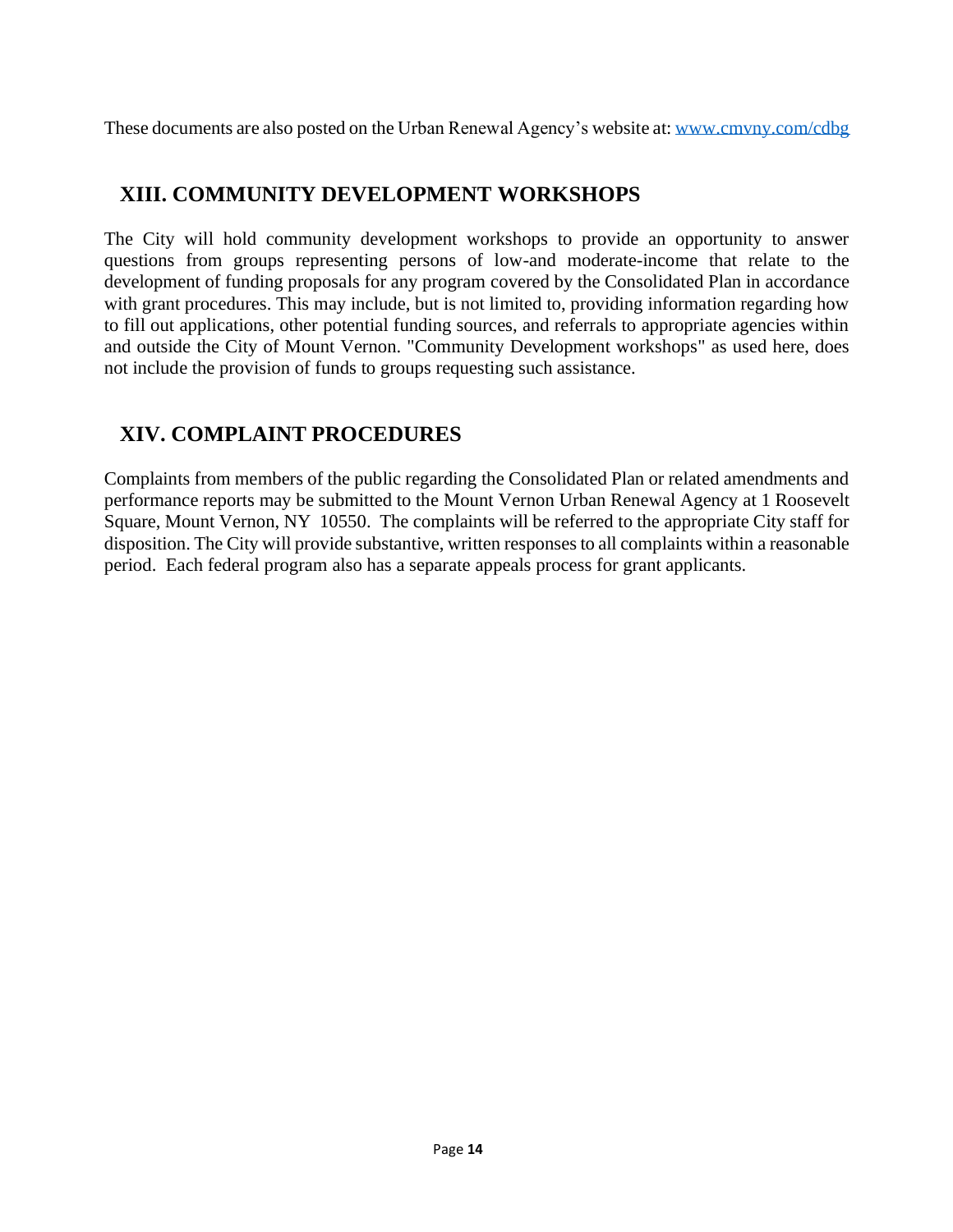## <span id="page-14-0"></span>**APPENDIX A – SAMPLE PUBLIC HEARING NOTICE**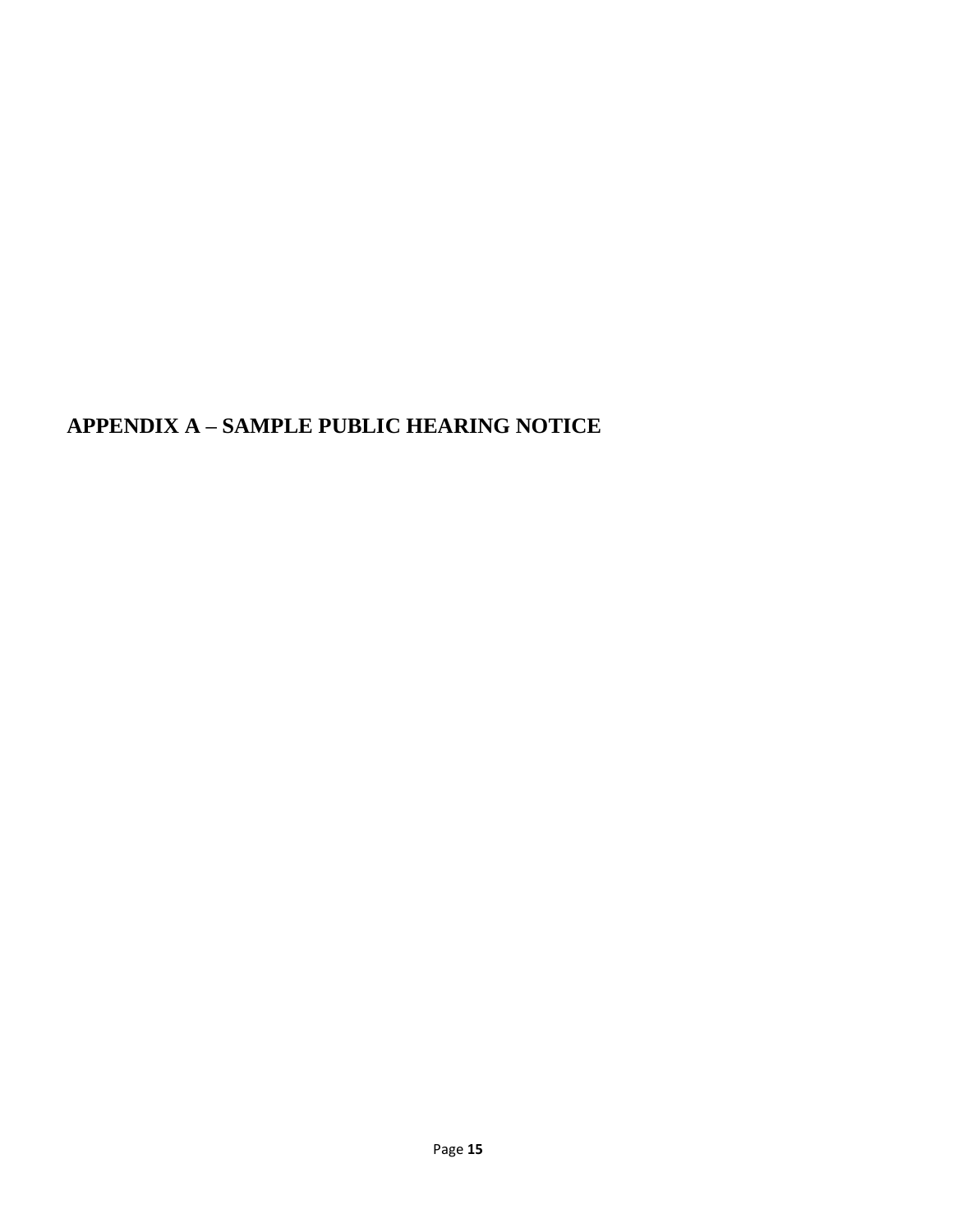## <span id="page-15-0"></span>**APPENDIX B – SAMPLE AFFIDAVIT OF PUBLICATION**